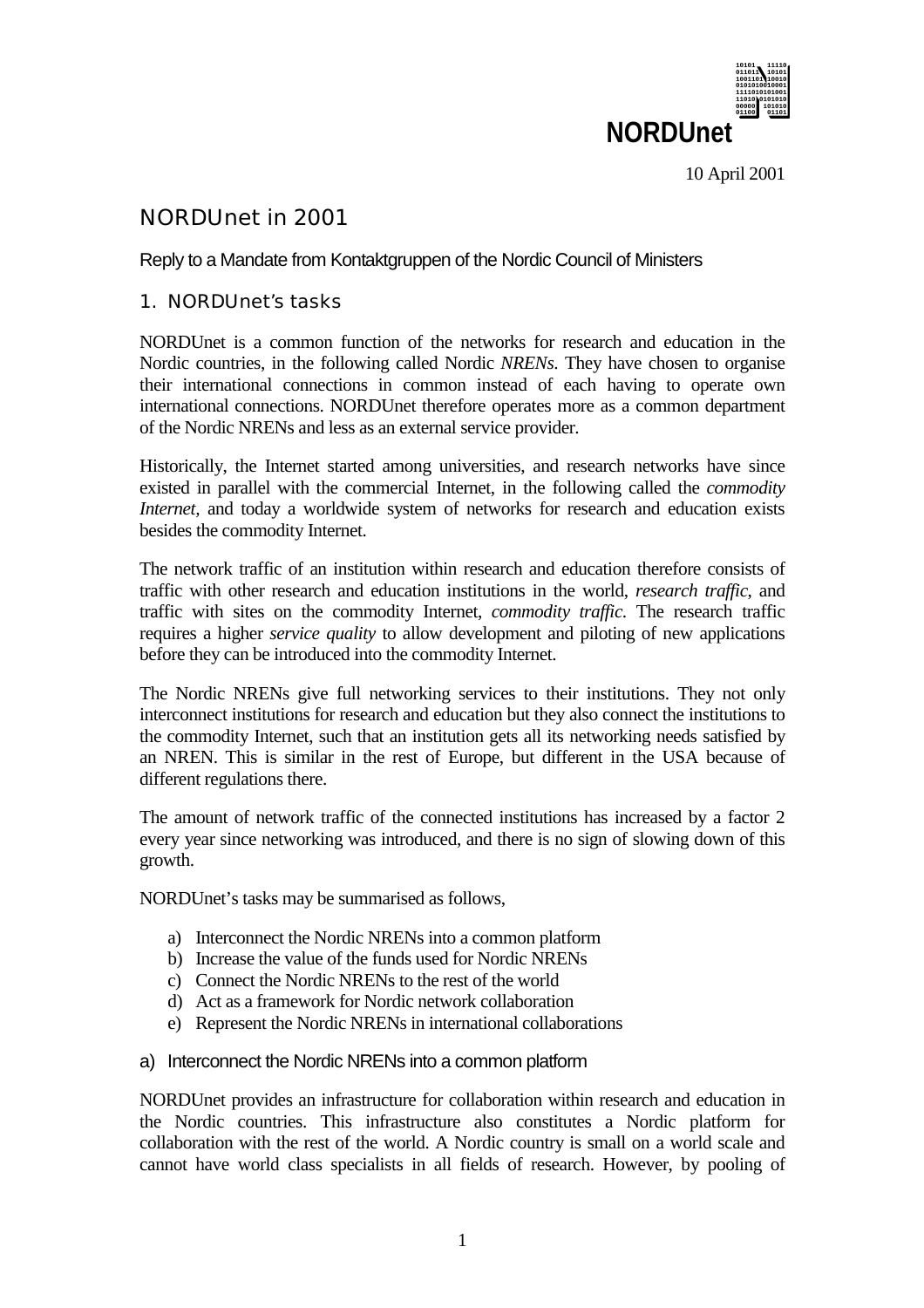

resources, which is particularly advantageous in the Nordic area because of the homogeneity of the countries and the excellent traditions of Nordic collaboration, one may compensate for the size drawback.

Technically, the intra-Nordic infrastructure is dimensioned with the same capacity as a Nordic NREN to assure there are no barriers (bottlenecks) between the Nordic institutions on the networks.

### b) Increase the value of the funds used for Nordic NRENs

NORDUnet increases the value of the funds used for the Nordic NRENs in two major ways. One is by sharing specialist knowledge, which has assured that the Nordic NRENs are maintained at an advanced level relative other NRENs in the world. The other is by exploiting the "economy of scale" in the purchase of capacity because NORDUnet acquires bandwidth and commodity Internet services for the sum of the Nordic NRENs. Furthermore, commercial providers regard NORDUnet as a valuable partner in network development, and they consider NORDUnet an important reference customer. Responses to NORDUnet calls for tender therefore frequently offer substantial price reductions in return for access to NORDUnet's experience, or the possibility to use NORDUnet for publicity.

### c) Connect the Nordic NRENs to the rest of the world

The connection to *the rest of Europe* is realised as a connection between NORDUnet and the European research network backbone TEN-155, and soon Géant. NORDUnet's connection has capacity similar to a large European country because a Nordic country has more international traffic, compared to its size, than a large country. There are several advantages for the Nordic NRENs of connecting via NORDUnet. One is the economy of scale, because the cost sharing agreements in TEN-155/Géant favour large capacity; another is that the intra-Nordic system extends this capacity into each Nordic NREN (except Iceland). A connection to TEN-155/Géant gets 50% economical support from the European Commission; furthermore, discussions are under way about support to the intra-Nordic system<sup>1</sup>. As a result of the intensive use of networking in the Nordic area NORDUnet is the second largest user of the European backbone, surpassed only by Germany.

The connection to *the USA* is NORDUnet's external connection with the highest capacity, because the traffic with the USA is about 4 times larger than with Europe. The USA traffic consists of both research and commodity traffic due to the importance of the American commodity Internet. The connection to the USA was first set up in 1988 as a dedicated transatlantic link to NSFnet and carried mainly research traffic, as the commodity Internet was not yet there. After the termination of NSFnet in 1996 and with the appearance of the World Wide Web, the commodity traffic became increasingly important, also because most American universities were connected only to the commodity Internet. So, NORDUnet's dedicated links were supplemented by connections in Stockholm to the commodity Internet with the result that at the end of 2000 only a third of the capacity was on dedicated transatlantic links. In this way the lower price for connection to the

 $\overline{a}$ 

<sup>&</sup>lt;sup>1</sup> Such support existed during the previous TEN-34 European backbone but was terminated in 1999.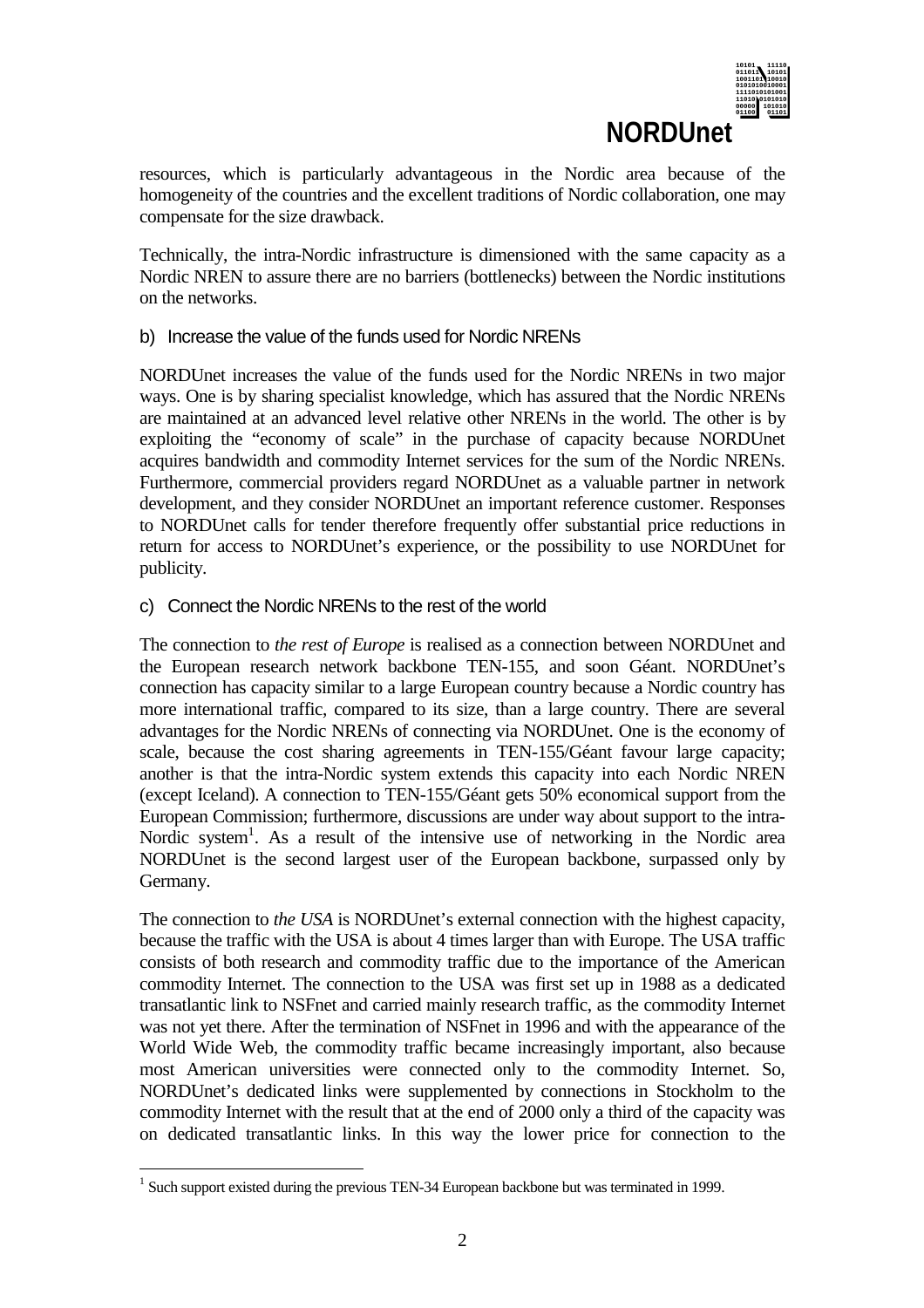

commodity networks could be exploited. In 2001 the USA system will be totally renewed. The new system will have dedicated transatlantic capacity only for research traffic, whilst all the commodity traffic will be carried over connections in Stockholm to a commodity network.

NORDUnet is directly connected to the Internet2 network Abilene and connected to the other American research networks at the STAR TAP in Chicago. The STAR TAP is a NSF funded interconnect facility for research networks from all over the world. NSF contributes to the cost of the intercontinental links to the STAR TAP, in the case of NORDUnet by 320,000 USD/year. The support is given after peer evaluation of the collaboration possibilities a link will give. It was recently reviewed and the support to NORDUnet was maintained.

The connection to *research networks in countries outside Europe and USA* is made via the STAR TAP where NORDUnet meets research networks from Canada, South America, the Far East, and part of Russia.

For historical as well as geographic reasons NORDUnet has direct connections to *research networks in the CEE countries* Estonia, Poland, Ukraine and Russia. These networks use NORDUnet in the same way as the Nordic NRENs, and they pay NORDUnet for the cost of the resources they consume, thus making the arrangement cost-neutral for NORDUnet. The service is attractive for the countries because of the price and the service quality.

Connection to *the commodity Internet* is made in two ways. The preferred way is by *peering,* which means an interconnection without exchange of money. Peering capitalises on the investments in the Nordic NRENs and NORDUnet. The alternative is a payable subscription to a commodity provider. Unfortunately this is the case for commodity traffic with the USA where the market positions are such that NORDUnet must pay for a connection. During recent years these payments have been NORDUnet's single largest expense, but the competition has now driven down the prices so much that they will be less dominating in the future.

### d) Act as a framework for Nordic network collaboration

For many years now NORDUnet has been a natural forum for collaboration between the Nordic NRENs. Such collaboration comprise e.g. network security, new and advanced network protocols, and video conferencing, not to forget the NORDUnet conferences that gather hundreds of experts from the Nordic countries. Also, when the NORDUnet Board realised a need for a coordinated Nordic effort to develop advanced network applications NORDUnet proposed and helped start up the Nordunet2 project.

### e) Represent the Nordic NRENs in international collaborations

NORDUnet has formal collaboration agreements with Internet2 in the USA, the Canadian Canarie organisation, SingaREN in Singapore, and the Russian ministry of education, and less formally expressed agreements with a dozen others. NORDUnet acts as one focal point for international contacts and thereby makes the Nordic NRENs visible and attracting collaboration partners. NORDUnet represents the Nordic NRENs in the Géant/TEN-155 Policy Committee, in the STAR TAP Advisory Committee, in the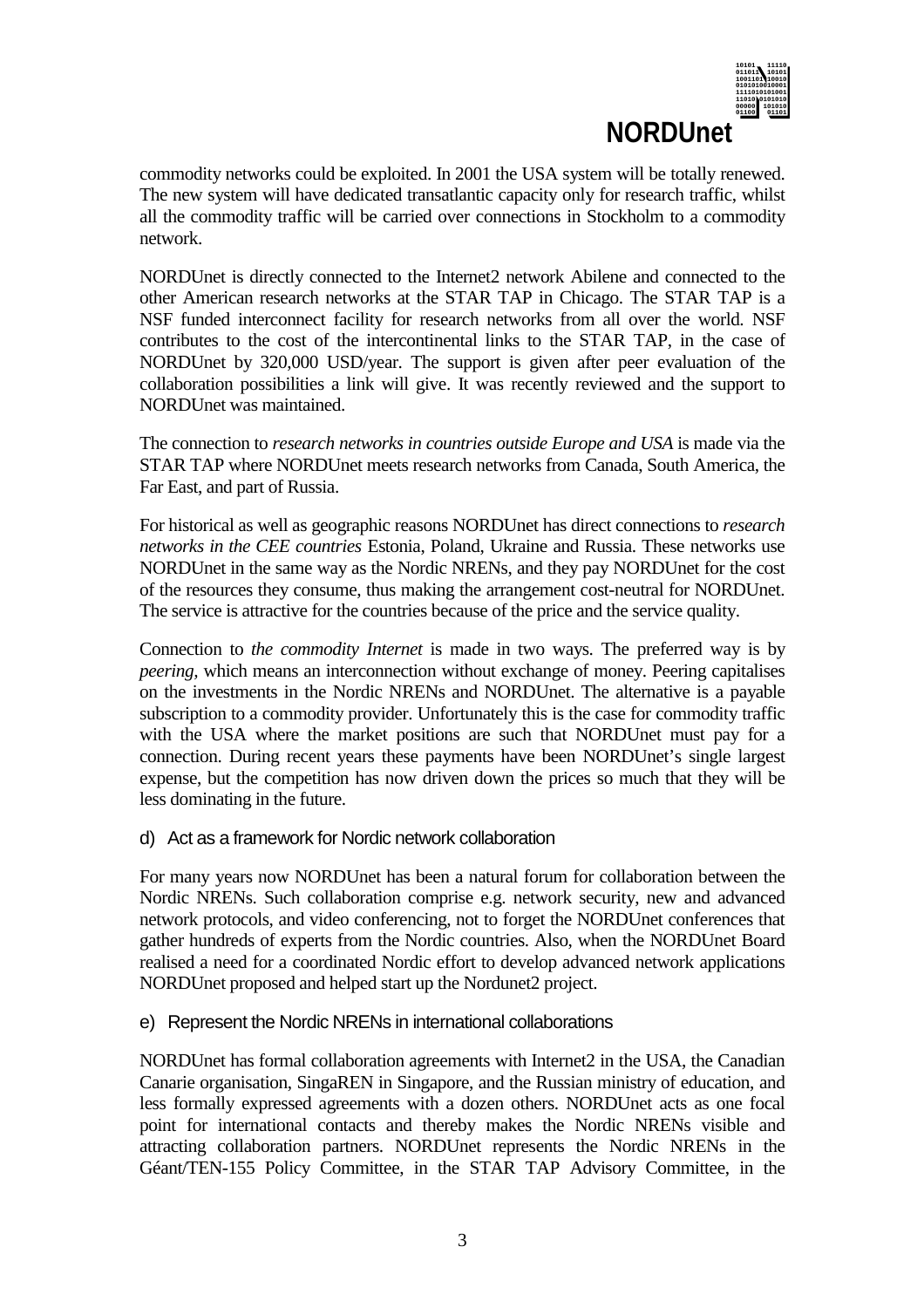

Abilene International Task Force, and in ad hoc committees around the European Commission. As a detail it should not be forgotten that the representations also saves people time and travel costs for the Nordic NRENs. NORDUnet is regularly visited by delegations from research networks in the world. Among the more distant, Japanese delegations have visited twice and Singapore once during the last two years.

## 2. NORDUnet today

It is generally recognised that NORDUnet and the Nordic NRENs give services to the users in research and education that are among the best in the world.

NORDUnet has given the Nordic NRENs worldwide visibility.

A fact that substantiates this is the NSF support to NORDUnet mentioned above. Another is the wish by NRENs in the Baltic countries to connect to Géant via NORDUnet, yet another is Russia's ministry of education's reliance on NORDUnet as international provider for its universities. Funding bodies, like the European Commission, also rely on NORDUnet as an enabling facility for collaboration in the Baltic region. Also, the providers regard NORDUnet as an attractive customer because the publicity value and collaboration benefits.

3. Perceived problems

#### a) It has been argued that NORDUnet were too expensive.

To get this discussion on a firm footing the diagram below shows the yearly contributions to NORDUnet by each of the Nordic countries since 1994, when NORDUnet was organised as a Danish A/S.



The data for 2001 and 2002 are budget estimates.

During the same period the capacity of the network has increased by about 1000 times.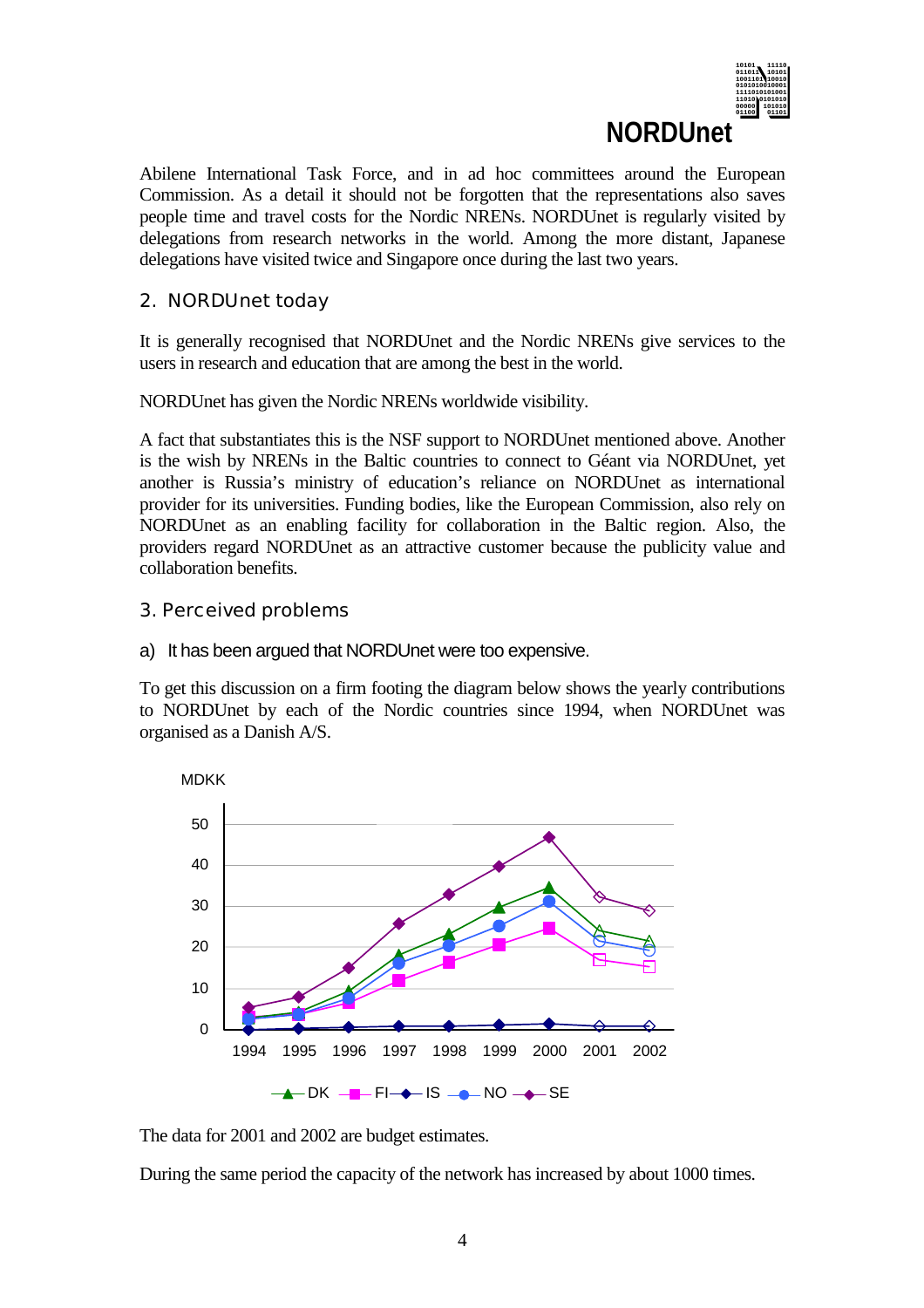

The cost of NORDUnet is the product of two opposing developments, one is the yearly doubling of the demand for capacity, and the other is the decrease of the capacity unit price. This decrease is caused by the combined effect of intensified competition in the market and of technological advances, where the latter gives spectacular increases in the amount of capacity one may get out of a given investment. A manifestation of these factors is the decrease of NORDUnet's expenses in 2001 and 2002 that occur even with a doubling of the demand each year. Until 2001 the unit prices decreased by about 40% per year which, combined with the demand doubling, gave a cost increase of about 20%/year<sup>2</sup>.

The absolute level of the cost may be assessed in different ways.

Based on data from a recent call for tender the price for a 2.5G port to the European Géant backbone network is expected to be about 30 MKKK/year. In this comparison it should be noted that NORDUnet gives a 2.5G service that includes full access to the commodity Internet, whilst Géant does not have a connection to the American commodity Internet. Such connection is NORDUnet's largest cost element.

NORDUnet's cost may also be related to the situation of the end user. It is estimated that the Nordic NRENs altogether have up to 1 million users. Assuming this number, NORDUnet's cost per end user is less than 100 DKK/year, an amount that is comparable to the cost of the electricity needed for the end user's computer. The cost per end user has decreased continually during the last years.

NORDUnet buys services according to the rules for public tendering. The fast decreasing prices advocate frequent tendering to benefit from the lowest price available at any moment. However, there is limit to how frequent one may issue a tender because a change of provider generates extra costs for the provider as well as for NORDUnet, a cost NORDUnet must pay in the end. The provider must amortise an initial investment over a shorter period, and NORDUnet must pay for an overlap period between the old and the new provider. As a compromise NORDUnet now generally applies a contract period of 2 years. This means that NORDUnet's cost level has cycles; immediately after a new tender they are the lowest, whilst at the end of the 2 year period they most probably are higher than the best obtainable price at that time (even after possible renegotiations during the contract period). In 2001 NORDUnet was at the end of such a cycle, and after a call for tender it obtained a decrease in the unit cost of USA services by a factor 4.

Finally, the technical system for research and commodity traffic with the USA has changed over time from using the same system for both, into a separation that allows independent dimensioning of the capacity for each and thereby avoiding that requirements from one generate unnecessary costs for the other.

b) It has been argued that NORDUnet's service level were too high.

 $\overline{a}$ 

NORDUnet gives the service quality that the Nordic NRENs demand. It does not set an own specific "NORDUnet service level". During the years it has proved important for the

 $2$  The year 2000 was particular difficult for NORDUnet because the main expense was paid in US dollars which then was 30% higher valued than at the time the contracts were made.